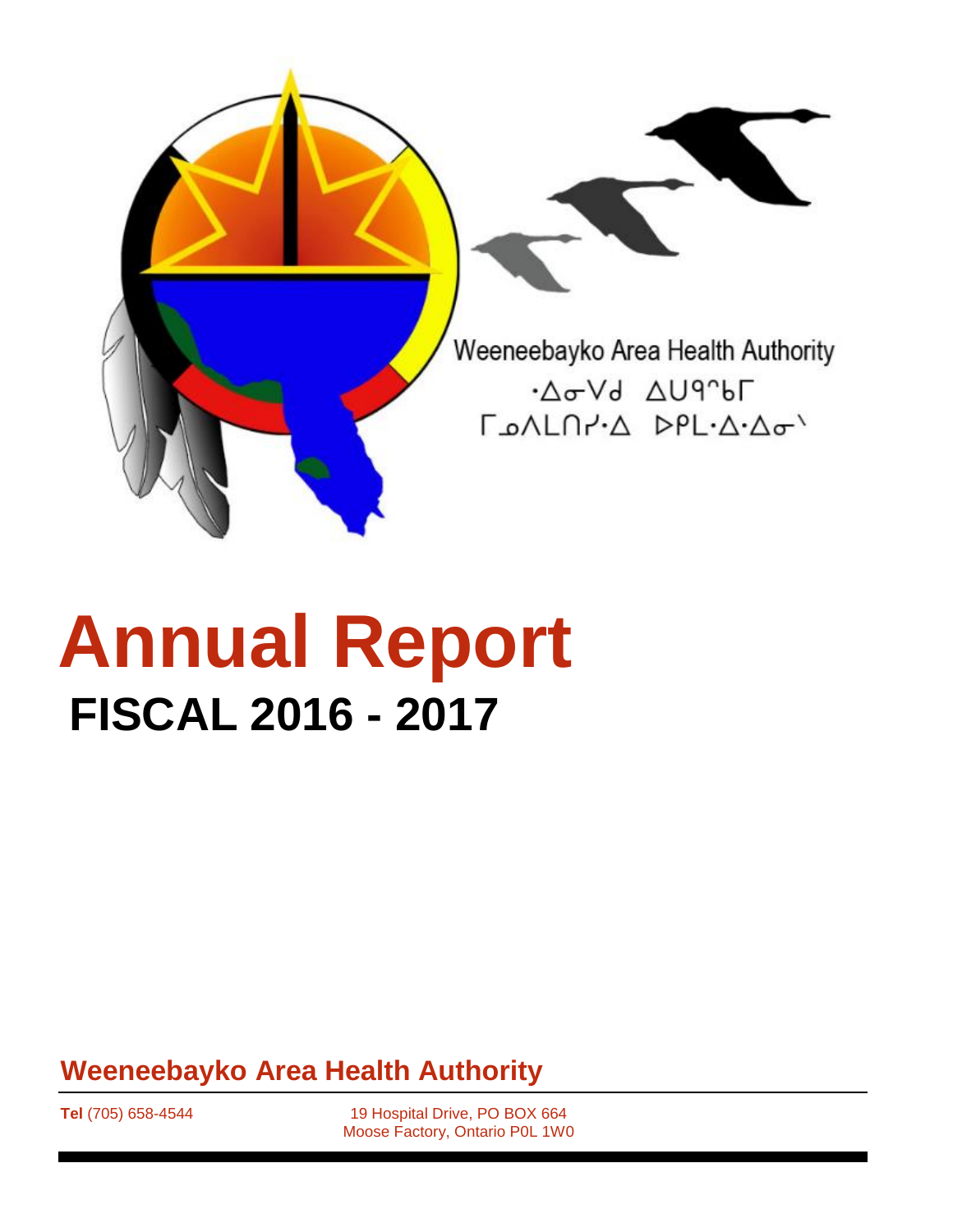# **Contents**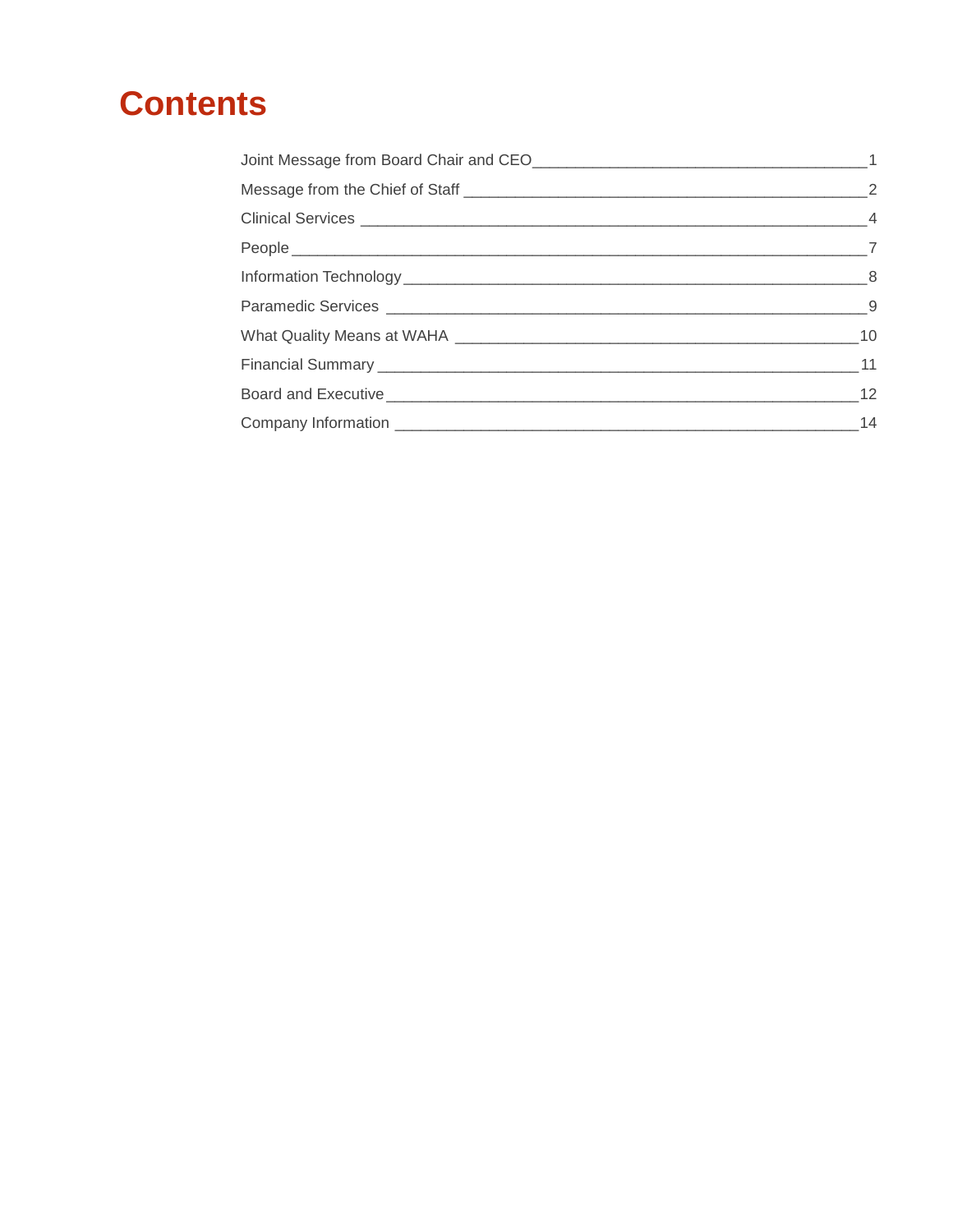# **Mission, Vision and Values**

#### **Mission**

Weeneebayko Area Health Authority is a regional, community focused organization, committed to providing optimum healthcare as close to home as possible.

#### **Vision**

Weekeebayko Area Health Authority will distinguish itself as a provider of quality health services with a holistic approach that reflects the distinct needs of all peoples in the Weeneebayko region

#### **Values**

- Weekeebayko Area Health Authority (WAHA) is committed to promoting healthier lifestyles while continuing to improve the holistic, lifelong wellbeing of all peoples in the Weeneebayko area
- WAHA supports families and communities through health education, advocacy and Cree language services
- WAHA is committed to providing high-quality health services including a traditional healing program and cultural healing methods
- WAHA supports Western and Traditional approaches to medicine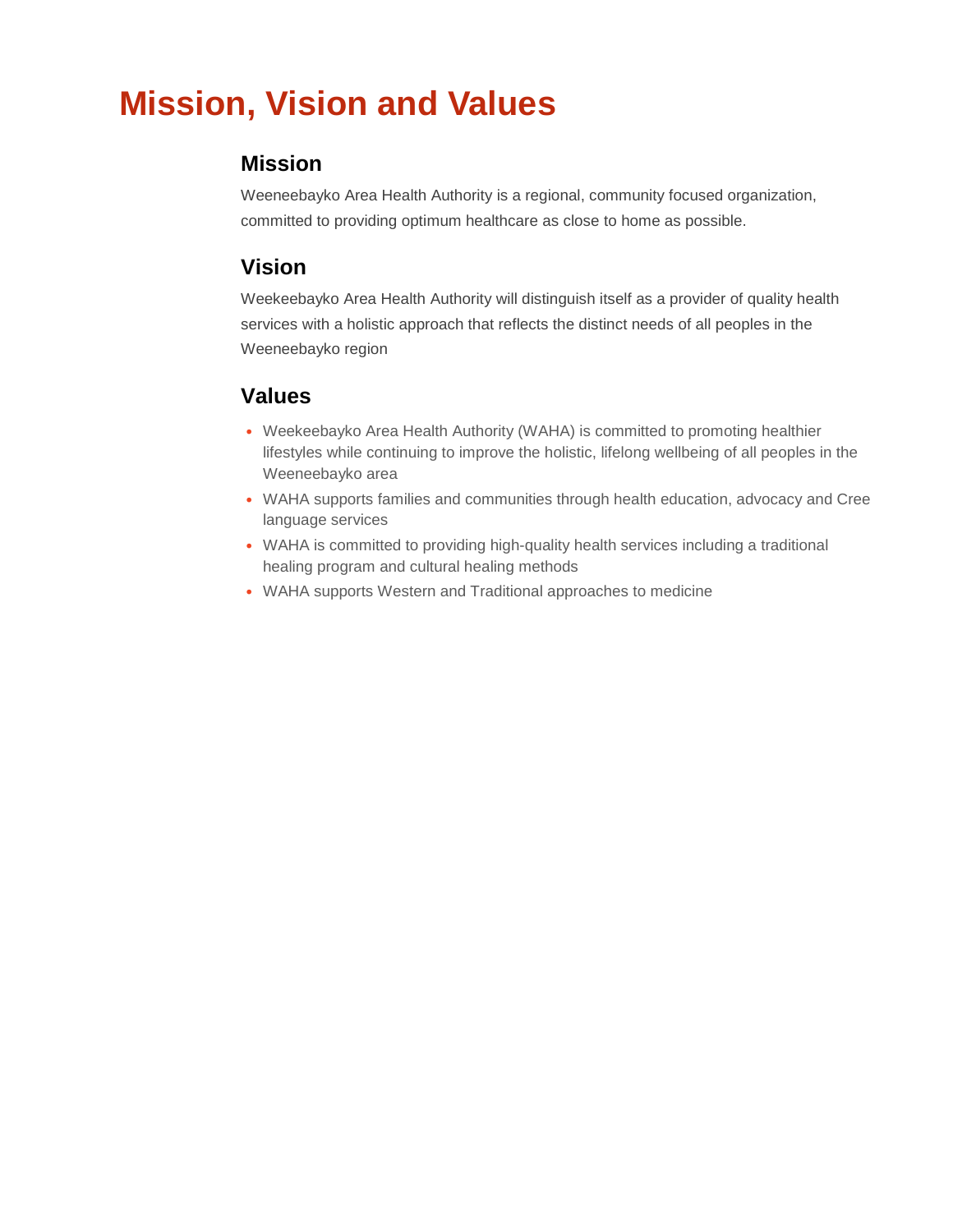

*Leo Loone Board Chair*



*Bernie D. Schmidt President & CEO*

# <span id="page-3-0"></span>**Joint Message from Board Chair and CEO**

This has been an incredibly successful year for WAHA. For the first time in its short six year history, WAHA finished the fiscal year in a surplus position. This result is a very significant accomplishment.

As you know, we underwent significant scrutiny and investigation in our Operational Review and the WAHIFA review. The outcome was positive. Due to the unprecedented collaboration and cooperation of both the Provincial and Federal Governments, we received a \$5.75 million adjustment to our operating budget from the province, which will be received every year from now on, and we also received \$6.5 million from Health Canada to assist in paying down our debt. Negotiations are beginning with the Province to access the Working Capital Debt Relief fund to eliminate WAHA's accumulated working capital deficit. WAHA must continue to balance its budget this year and in successive years to receive the funds to erase our accumulated debt.

Working together, we will be able to achieve these goals with a stable financial platform to ensure WAHA's future sustainability and our success in meeting the healthcare needs of our communities in the Weeneebayko Region. We will now be in a much better position to achieve and meet the goals and objectives of the WAHIFA, as was envisioned in the creation of the Weeneebayko Area Health Authority.

The other significant milestone this past year was receiving an official Project Number, in November 2016, for our new Health Care Campus on the mainland and the new Health Centre on Moose Factory Island. The Minister of Finance announced our project in his Budget of April 2017 and in May 2017, the Premier visited the Island to further confirm her Government's commitment to our new Health Care Campus. Building on these successes will result in a state of the art Health Care environment for the people whom we serve.

As always, we are continually thankful and appreciative of the dedication, commitment and loyalty of all our personnel at WAHA and look forward to working with all of you to ensure another successful year ahead for WAHA.

Meegwetch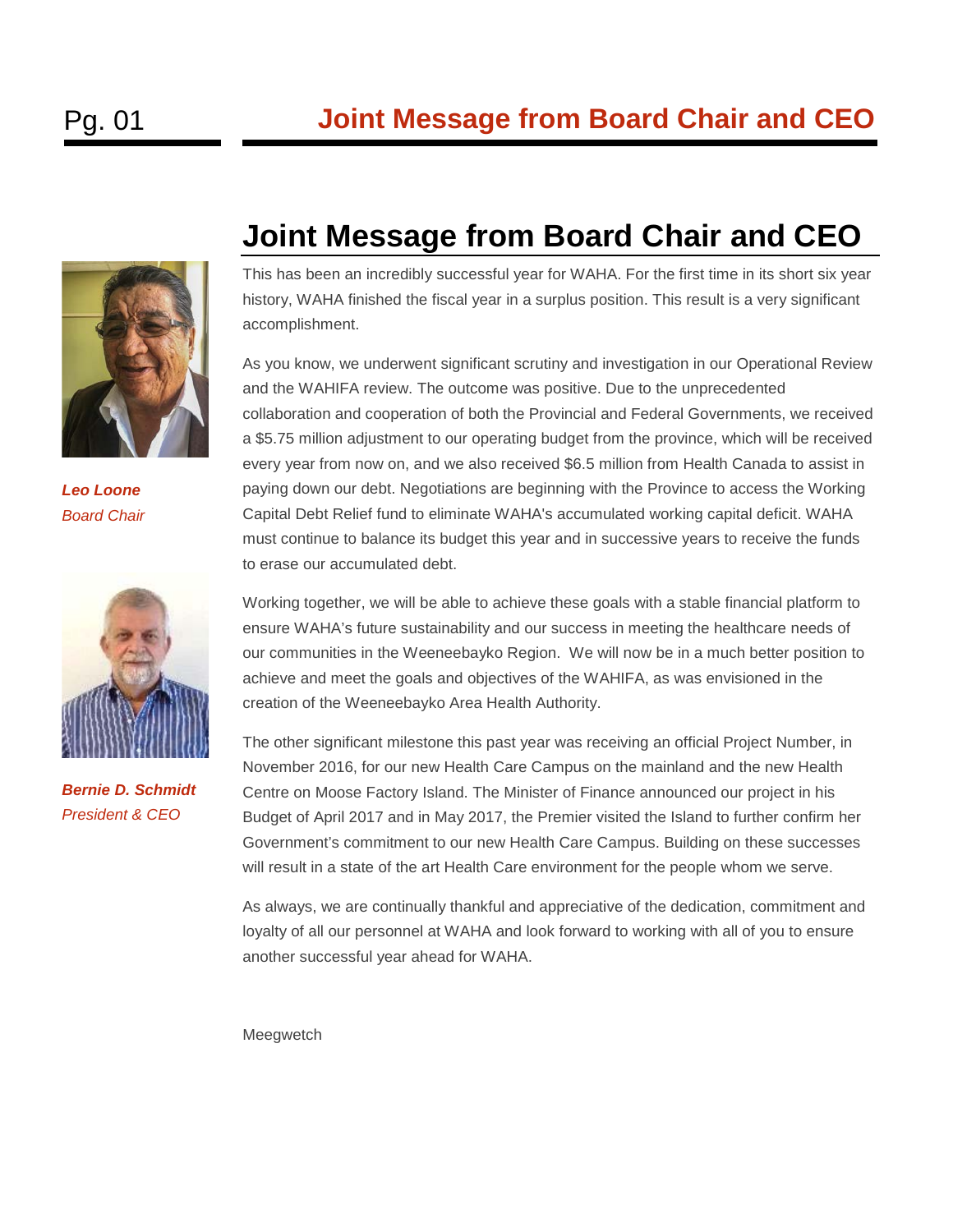

*Gordon Green, MD,CCFP, FCFP*

*Chief of Staff*

#### <span id="page-4-0"></span>**Message from the Chief of Staff**

At the time of the annual general report, we have the opportunity to look back over the past year. Significant improvements have been made in providing patient centred care as close to home as possible.

WAHA is considered fully staffed when we have 12 **Family Physicians** (FP's), full-time **surgery** coverage, and full-time **anesthesia**. Our surgeons and anesthetists work as a rotating group, working here for periods of variable length. These physicians provide 24 hour-a-day, 365 days-a-year, coverage. While there has been some change in the individual members of these groups, the provision of these services has been stable over the past year.

Over this past year, WAHA has had significant turnover in our Family Physicians. Of our 12 FP's, Dr's **Nicoara, Dahl, Jegen, Shoucri, Dorman, Hill**, and **Parsons** have moved on. They have all provided attentive care to those living along our coasts. WAHA has been fortunate in replacing them with skilled physicians, including Dr's **Gao, Innes, Leung, Winterburn, Thomas, Peltier**, and **Thompson**.

WAHA is a teaching hospital. We have strong relationships with the Medical Schools' of **Queen's University**, **NOSM**, the **University of Toronto**, and the **University of Ottawa**. We do accept **Residents** and **Medical Students** from the other medical schools in Ontario too. At any time, we have 6 to 8 Residents and Medical Students within WAHA. These "slots" are valued by the "learners". The learners' feedback consistently describes their time here as among their best experiences during their training. As much as our learners gain from their time here, our patients and our staff gain too. The learners bring information about the latest medical techniques being used in their respective hospitals, connections with their faculty which advances patient flow, and their enthusiasm. On their return to their medical school home, these learners educate their staff and colleagues about the difficulties that our limited resources and our remote geography create for our patients. These learners are a very important pool for future recruiting. **All our current physicians were exposed to the Coast during their training**. It is important that all of us continue to provide the energy to make this "the best rotation ever"!

WAHA has inherited an "acute care model". Our "**core services**" include **ER**, **OB**, and **Hospitalist**. WAHA also provides **primary** (out-patient) **care** in all our communities, when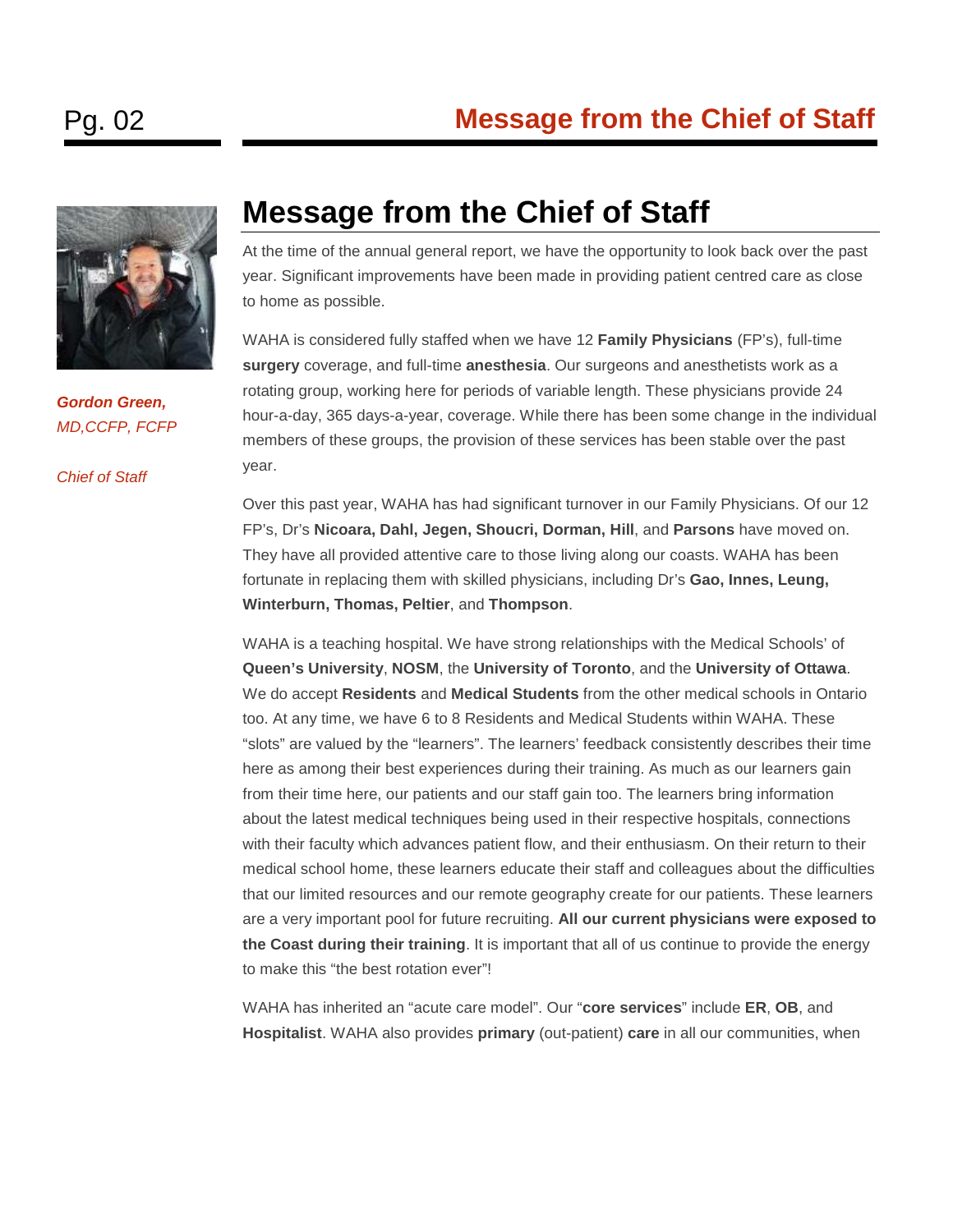staffing levels allow. Twelve FP's is not enough to provide our core services and to provide regular primary care. While our cores services are essential, **management of chronic illnesses** such as diabetes, high blood pressure, mental illness, alcoholism and substance abuse requires an **addition of at least 4 more FP's**. This will allow regular primary care clinics in all our communities and improve the potential to control health issues while they are at their most manageable stages.

WAHA is working to expand the **Mental Health** resources available for those in need. Prevention, improved access, and more effective use of resources are our goals. A great deal of work over the last year has improved the links between the many agencies that provide services within our communities. **Timmins and District Hospital, Health Sciences North** in **Sudbury**, the **Sault Area Hospital** in **Sault Ste. Marie** and the **North Bay Regional Health Center** are working together to manage their mental health resources and provide prompt care for those in need. Effective treatment that is as close to home as possible is our objective.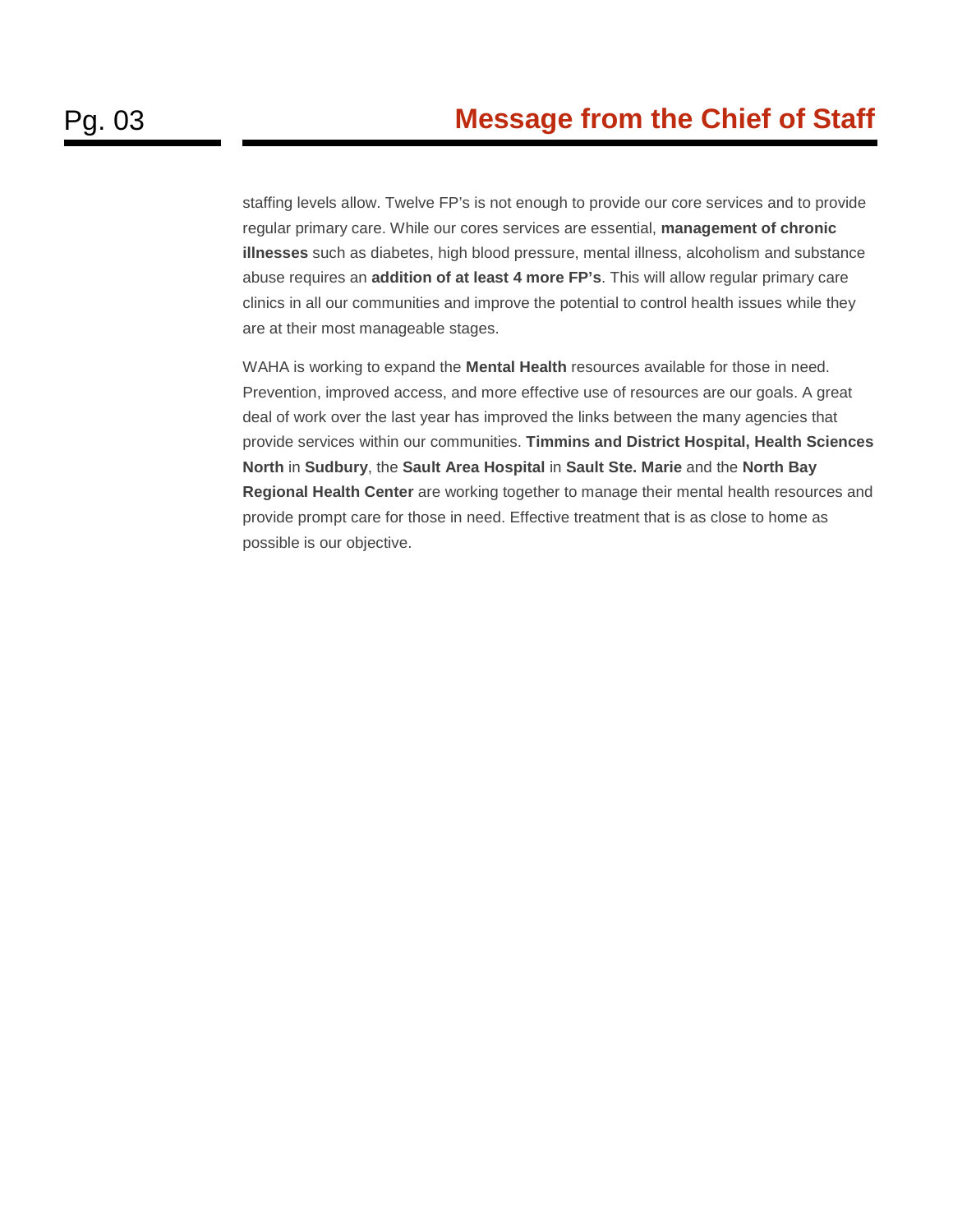# <span id="page-6-0"></span>**Clinical Services**

#### WAHA smoking Cessation Program

A major project that was started this fiscal year is the partnership between Weeneebayko Area Health Authority (WAHA) and the Ottawa Model for Smoking Cessation (OMSC). This is a validated evidence-based smoking cessation program that has been implemented in over 350 health care sites across Canada. The OMSC does not view smoking as a "habit" or a change that is made easily. It is seen as an addiction that requires: identification as the patient comes to our facilities, documentation of patient smoking status, strategic advice and encouragement regarding how to quit, suggested pharmacotherapy, and extensive follow up. We share the same views with the OMSC in relation to smoking and believe this program will help decrease the high smoking prevalence rate in our James Bay communities. The estimated rate in Moose Factory is 33.8% which was based on manually obtained surveys completed in March of this year. This project will coincide well with new "Smoke-Free Hospital grounds" legislation that will be implemented across Ontario in 2018. The six step implementation process of this program was started on September 1<sup>st,</sup> 2016.

We have chosen to adopt a "Specialist Approach" to the implementation. This means every patient who enters WGH, both as an inpatient or an outpatient, will be asked a series of questions related to the use of tobacco products for non-ceremonial reasons. From there, depending on their answers and interest to cut back or quit smoking our trained smoking cessation specialists, Rachelle Espinosa and Robert Tenneriello will be flagged to provide suggested treatment and smoking cessation education. We are excited to go live with this smoking cessation program at our WGH site, 2016/2017 involved extensive planning with both IT and nursing departments to ensure this year's go live is a success.

Another exciting development in the Clinical Services portfolio was Caitlyn Wesley's graduation from the Ultrasonography program in January. Caitlyn started full time with WAHA immediately after completing her program by attending orientation in the Timmins Diagnostic Imaging Department. Caitlyn has been on site providing 5 days/week of both scheduled and urgent Ultrasound service since early February. This new service is truly a reflection of our commitment to support local students to advance their education as well as contributing to WAHA's mandate of providing care closer to home. Also within in the theme of diagnostic imaging, we had a very successful Mammography year by exceeding Cancer Care Ontario's breast screening target for women over age 50 in the region. Although our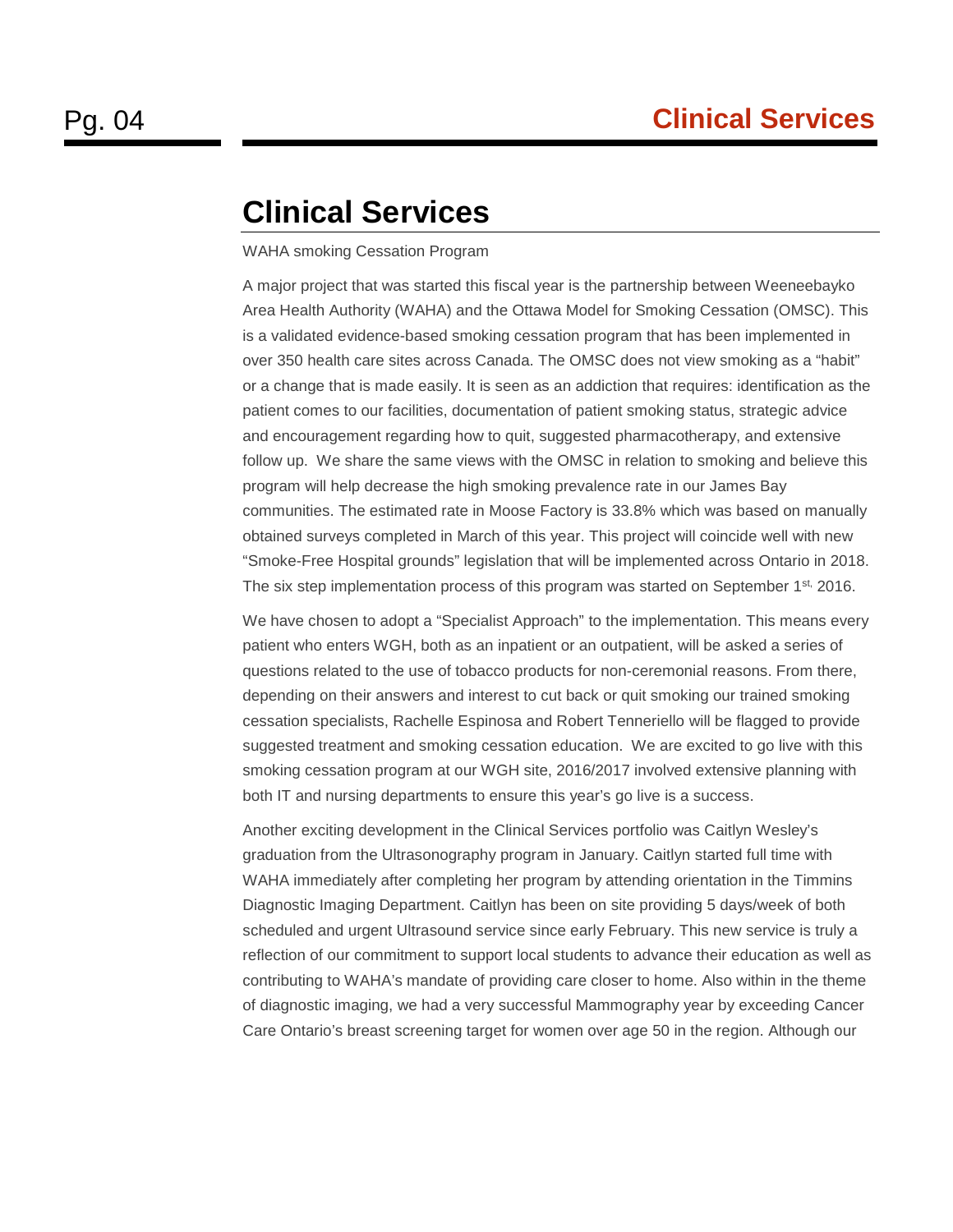locally trained Mammography technologist resigned in 2016 we were still able to exceed this target by bringing our well-known partner from Timmins to perform the testing here in Moose Factory.

The WAHA discharge planning department has undergone some changes in the past year. One of the major challenges was implementing a centralized point of contact for discharge planning in the James Bay region. The discharge planning team has worked diligently with many agencies in the North East LHIN to establish a relationship that has created a twoway communication process. This has facilitated the utilization of electronic medical records which has expedited information sharing amongst all health care providers and supported comprehensive discharge instructions for all patients and family members. This physical centralization in Moose Factory has enabled WAHA to support these patients by providing care closer to home.

This past year has been an amazing journey between WAHA's and Health Sciences North (HSN) in Sudbury. What started as a staff sharing agreement in June of 2016 has grown into an amazing partnership. WAHA and HSN started discussions regarding a more sustainable model for staff sharing in November 2016. The outcome is the recent ministry submission requesting support for a Northern Outreach Team of nurses who would be hired by HSN to specifically work longer periods in Attawapiskat including 3 and 6-month contracts with additional benefits for those who commit to a year.

The Emergency Medical Assistant Team (EMAT) came to Moose Factory in February as follow up to their Attawapiskat State of Emergency Response. As part of their final report, they provided informal recommendations that included training on the Incident Management System (IMS). This 3-day training was provided at no charge in Moose Factory for all middle and senior management staff. The program included interactive simulations allowing the team to gain comfort in the different leadership roles required to oversee a potential incident that could occur in any of our northern communities. WAHA continues to engage with EMAT with the goal of developing a more formal relationship to support our Emergency Preparedness activities as well as policy creation to meet Occupational Health and Accreditation standards.

Another accomplishment achieved in the 2016-2017 fiscal year was the education department supporting a couple of front line staff to achieve Advanced Care Life Support (ACLS) and Neonatal Resuscitation Program (NRP) instructor status. Historically contractors had to be brought in to provide this mandatory training to all physician, nursing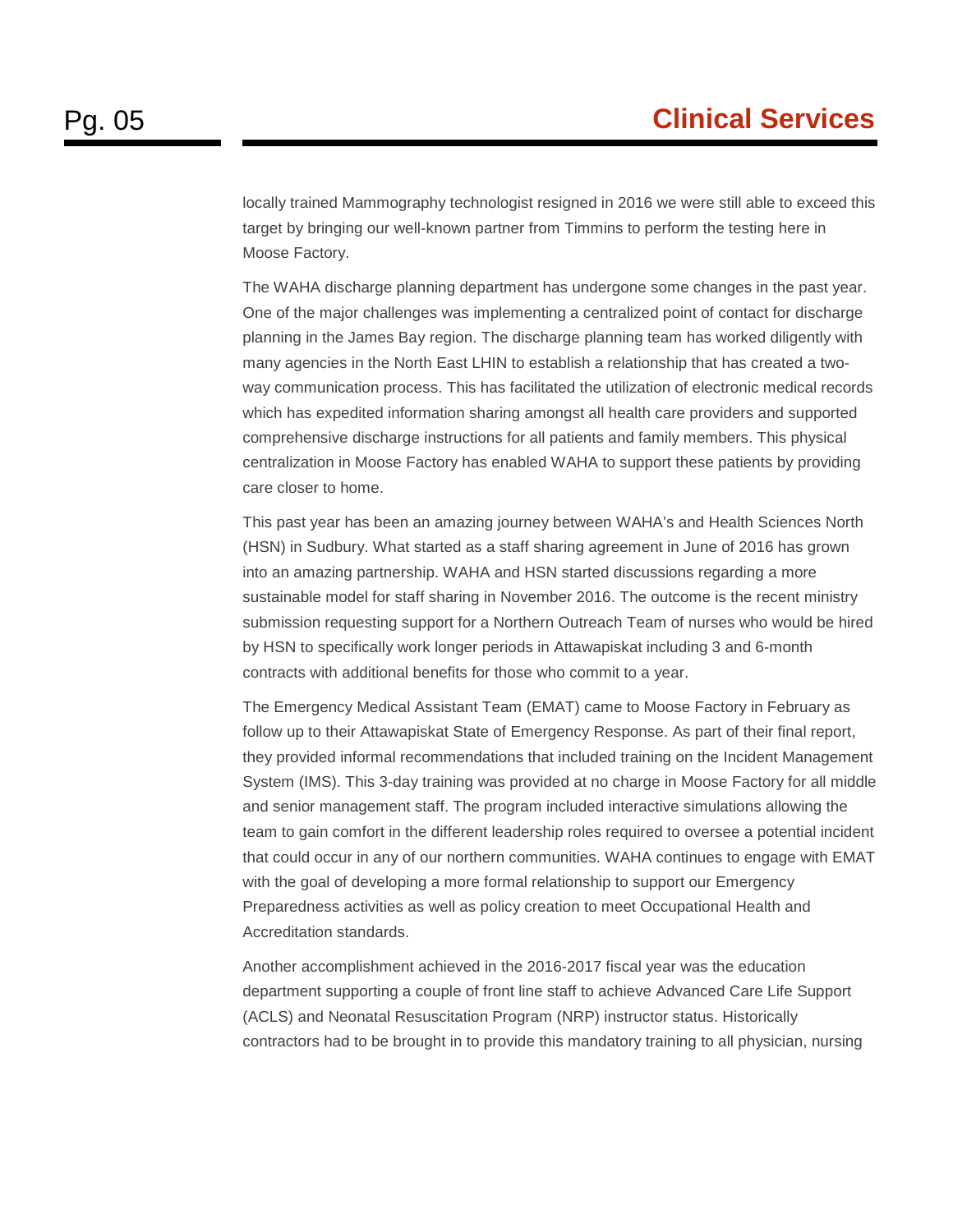and paramedic staff. We also now have Basic Life Support (BLS) instructors at all sites which will also assist in maintaining competency for all staff.

Elaine Jeffries cooking goose in the WAHA Teepee for Nurses Week Celebrations

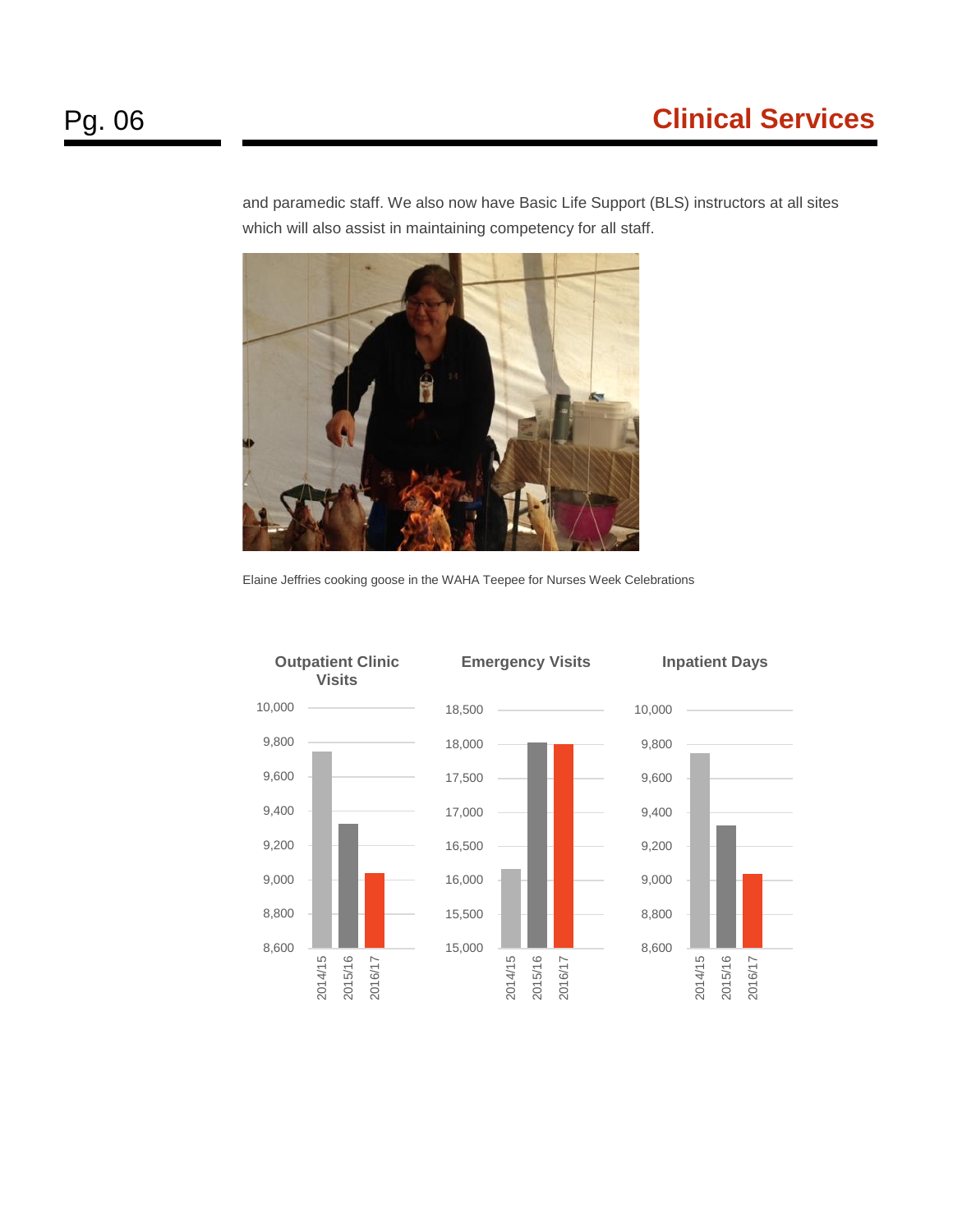# <span id="page-9-0"></span>**People**

We are excited to welcome our new team members and especially the new RN graduates who have joined WAHA under the provincial New Graduate Initiative program. This is proving to be a valuable program for both WAHA and the new graduates and allows them a complete orientation to WAHA and the nursing service requirements of the unit(s) they are placed in.

Our partnership with Health Sciences North (HSN) in providing additional nursing and crisis social work services is also very valuable and we look forward to continuing to work with HSN to strengthen our patient care services.

Critical to our recruitment success will be our ability to attract and retain local candidates. In partnership with local high schools WAHA provides students with work experience to stimulate interest in healthcare as they identifying career and educational goals. Results of this initiative are encouraging and it is anticipated that demand for these co-op and volunteer programs will grow over the next year. Coinciding with this initiative are efforts with Colleges and Universities and other partners and expanding on the preceptorship programs in place to facilitate students in their health care placements.

#### **Labour Relations**

With the expiry of Collective Agreements in March 2016/2019, WAHA is engaged in negotiations for renewed Agreements. We continue to work with our union partners to strengthen our relationships and work together to resolve issues. We recognize the importance of good labour relations and this remains a priority for us.

#### **Occupational Health and Safety**

WAHA's Joint Occupational Health and Safety Committees are actively engaged in ensuring our workplace is healthy and safe, recognizing the collective responsibility we have in achieving this. Training is key and along with our Workplace Violence Prevention training, Harassment training and Non-Violent Crisis Intervention training, we provide, through our structured Staff Orientation Program, a solid foundation for employees beginning their careers with WAHA. Mandatory training is provided and the staff is actively engaged in the training modules. A special thank you is extended to our various committee members and instructors who are providing these valuable tools to all employees.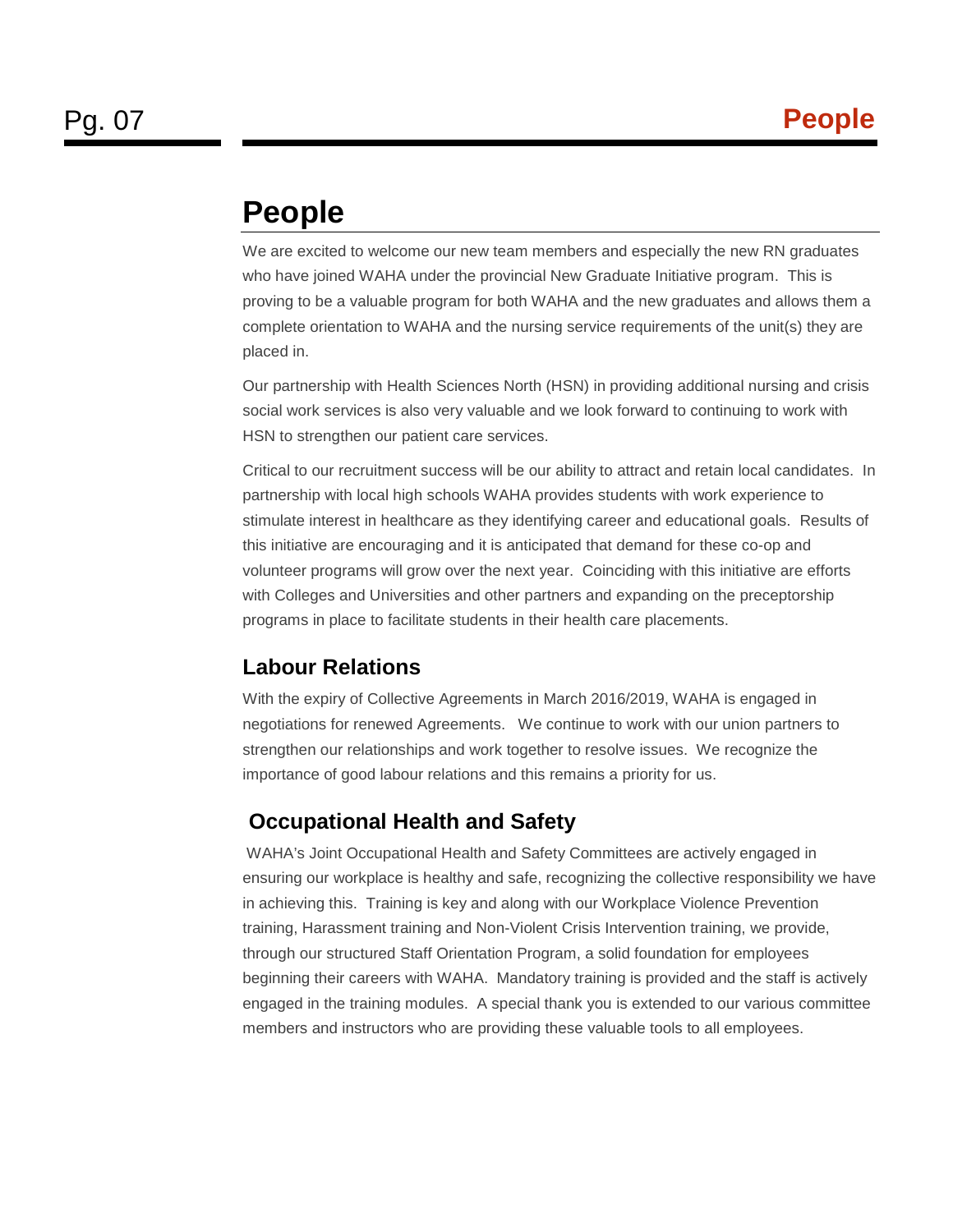# <span id="page-10-0"></span>**Information Technology**

IT continues to support front line medical staff though the deployment and enhancement of information systems and technology. This is demonstrated through many initiatives with new such as the Community Wide scheduling module with a successful Go-Live for the speciality clinics. Currently, we are working with DI as the next department to take advantage of this patient scheduling tool with OR to follow in this coming fiscal year. In support of the smoking cessation program, IT had worked with HSN to develop an interface to electronically submit captured data to the (Ottawa Hospital) OSMC team to allow for patient follow-up and reporting. Our Meditech system is also electronically submitting data to a Syndromic Surveillance (electronic surveillance systems) for the collection/analysis of patient data based on disease symptoms (chief complaints), rather than disease diagnosis. This is based at and supported by (Kingston) KFL&A Public Health and Funded by MOH LTC.

IT has also repatriated several services that were being provided by HSN resulting in a cost reduction and improve some workflow efficiencies using our internal resources. WAHA will be managing the creation of all Meditech user and provider accounts, vendor accounts and materials management items.

Over this past year WAHA, IT has been supporting significant initiatives throughout the organization. With the OR team, we have successfully met all deadlines from Cancer Care Ontario for the submission of GI endoscopic procedures using their portal for electronic submissions. This will allow Cancer Care Ontario to monitor and create reports as to the provincial Quality Based Procedures (QBP) funding model for hospitals. In supporting QBP, IT has also been involved with the implementation and ongoing support for electronic patient order sets with physicians and nursing. With funding support from the province and the NELHIN, we have been working with the regional Clinical Services Review group towards standardized regional QBP order sets. QBPs increase adoption of best clinical evidence-informed practices and reduce variation in practices while improving patient outcomes. The Provincial Digital QBP Order Sets Program will accelerate implementation of QBPs at the point of care across the province.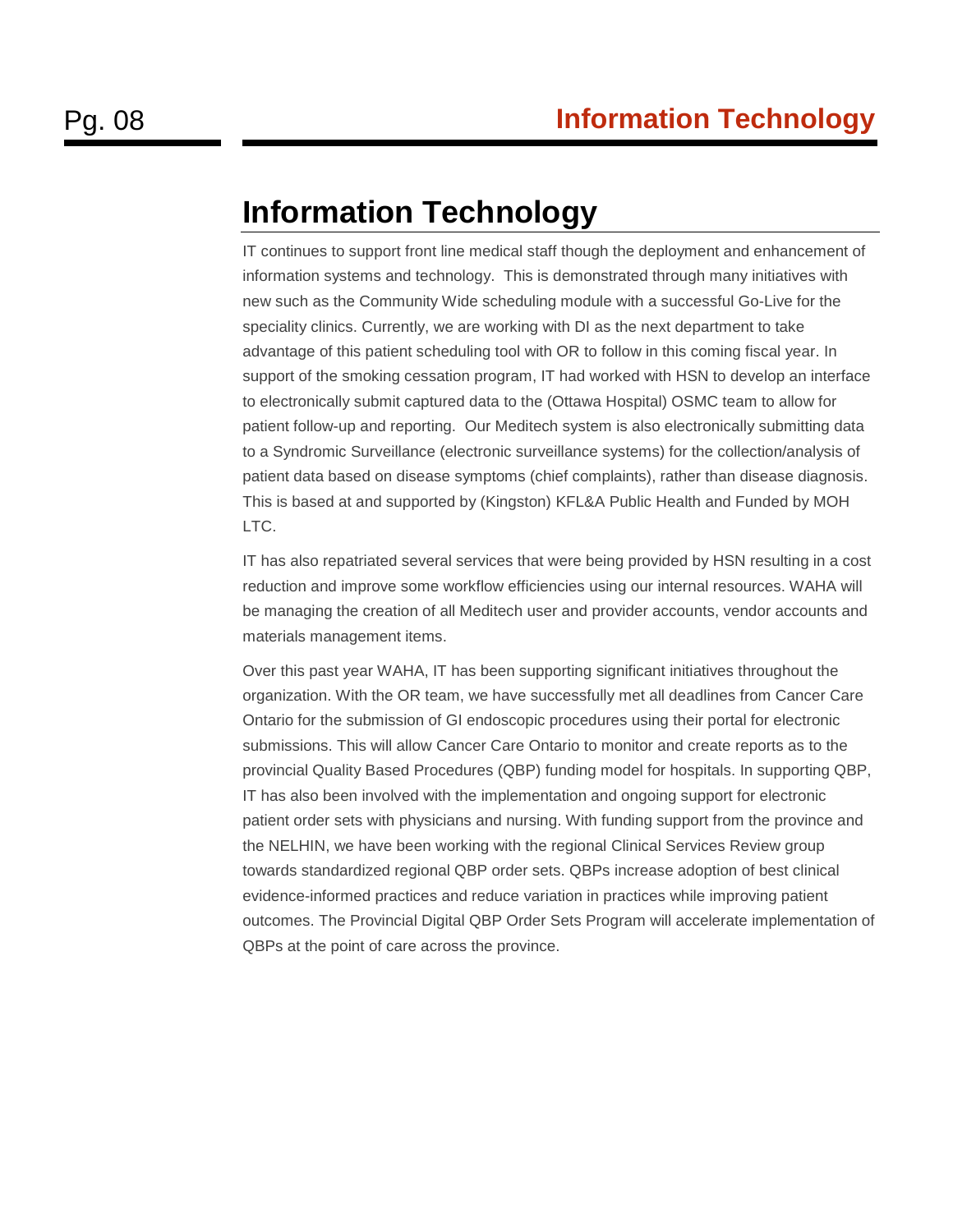# <span id="page-11-0"></span>**Paramedic Services**

The Paramedic Service has replaced 15 Paramedics in the 12 months between April 1, 2016, and April 1, 2017, which is roughly 25%. We have recruited in a fashion that allows successful waitlisted candidates during our annual hiring to be offered employment throughout the year without having to recruit again which saves considerable time and money. The next recruitment is scheduled for November of 2017.

During the year, the Paramedic Service responded to 5,189 calls and has marked 71,787 kilometres in Ambulance vehicles. In 2016 the Marine Transfer Unit was assigned the Primary Provider role in the transport of patients across the river and transported 428 patients between May 18, 2016, and November 19th, 2016.

Operational plans for 2017 include continued operation of the Marine Transport Unit as a Primary Service for patient transport to and from the hospital between May and October 30, 2017. We have petitioned the MoH Emergency Services Branch to provide funding for a redundant vessel to ensure continuity of service and expect to hear soon about that. Stakeholder reporting on the Marine Transport Unit is provided monthly and the 2016 season reported 99.01% availability and a redundant vessel will ensure 100% availability. We are also hoping to expand our role with a community para-medicine project which may result in improving a community partnership in regards to health and wellness to the residents of the communities we serve. Providing at home monitoring of vital signs when required and wellness checks for residents with limited access or mobility restrictions. With several models currently operating in the province, we are seeking one that suits both our capability and the community needs.

Our EPCR software (Electronic Patient Care Record) allows for consistent monitoring of patient care and we have evaluated 100% of the call reports for 2016-17. Every paramedic has received evaluations both for excellence in care and documentation and encouragement for improvements. We remain committed to providing excellent pre-hospital care to all residents of the communities in the region.

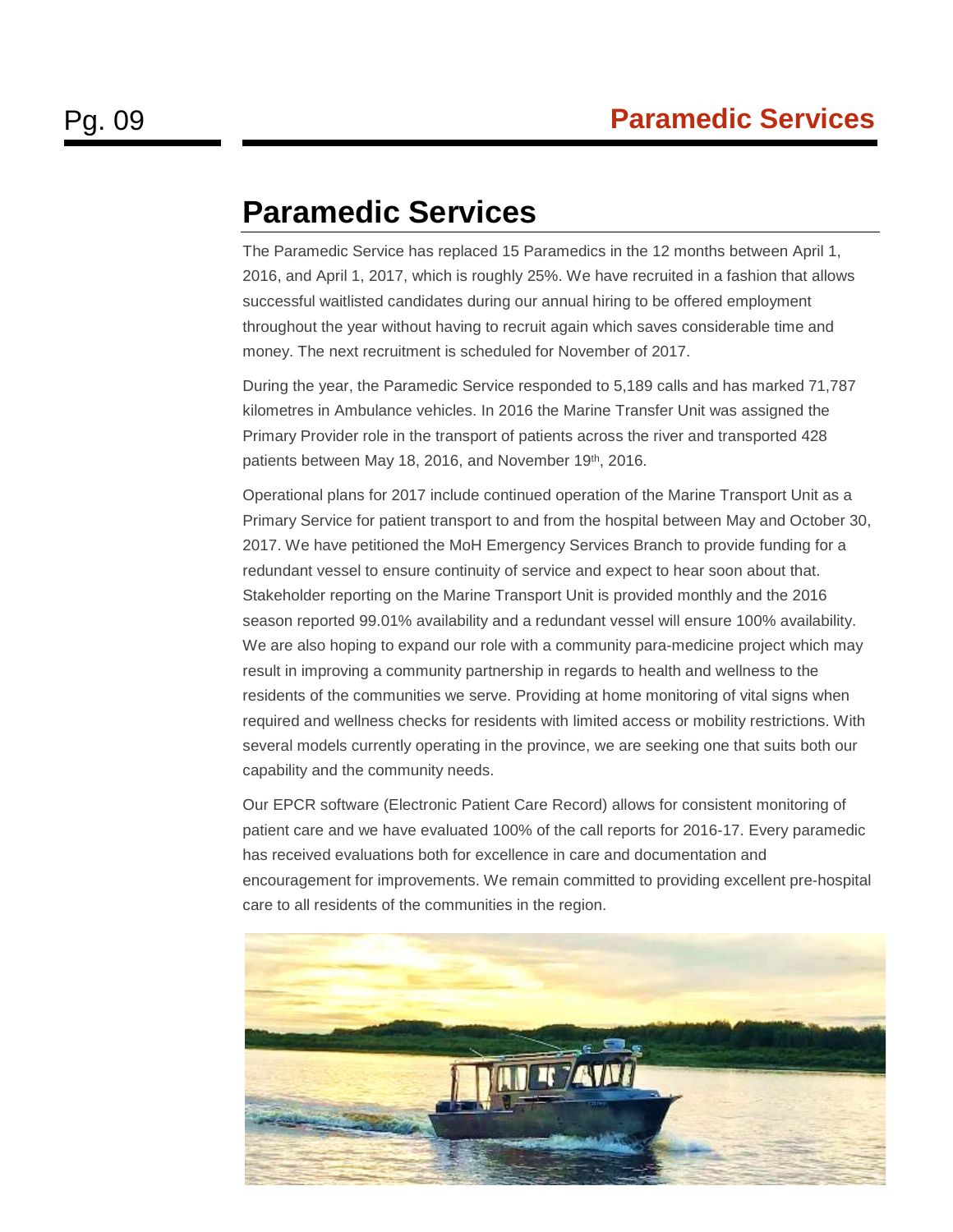# <span id="page-12-0"></span>**What Quality Means at WAHA**

WAHA is committed to ensuring that the health authority fulfils its obligation to deliver highquality standards in every aspect of health care that engages patients, community members, allied partners and Weeneebayko staff. The quality framework systematically assesses, evaluates and improves the structures, processes and outcomes related to activities in care and services. WAHA embraces both western and traditional approaches to medicine.

Every year WAHA sets goals to further improve the quality and safety of our care to patients. These goals are submitted yearly in a Quality Improvement Plan to Health Quality Ontario and posted on waha.ca.

| <b>Quality Measure</b>                                                                           | 2016-2017 Goal                                                            | <b>2016-2017 Result</b> | <b>Comments</b>                                                                                                                     |
|--------------------------------------------------------------------------------------------------|---------------------------------------------------------------------------|-------------------------|-------------------------------------------------------------------------------------------------------------------------------------|
| <b>C-Difficile Cases</b>                                                                         | $\Omega$                                                                  | $\Omega$                | No reported cases of CDI                                                                                                            |
| <b>Falls Prevention</b>                                                                          | 0% of Complex<br><b>Continuing Care</b><br>(CCC) inpatients with<br>falls | 0.2%                    | 2 CCC patient falls reported in<br>Fort Albany                                                                                      |
| <b>Surgical Safety</b><br><b>Checklist</b>                                                       | 98.47%                                                                    | 91.04%                  | A new process was put in place<br>and compliance improved<br>greatly over the course of the<br>year                                 |
| <b>Emergency Department</b><br><b>Wait Times</b>                                                 | 8.4 Hours                                                                 | 14.4 Hours              | Goal for future years to be<br>revised based on new findings,<br>14.4 hours improved from<br>2015-2016 performance of 15.7<br>hours |
| <b>Hand Hygiene</b><br><b>Performance Before</b><br>and After Patient<br><b>Contact Combined</b> | 87.51%                                                                    | 78%                     | WAHA's overall hand hygiene<br>performance improved to 78%<br>from last year's 64%                                                  |
| <b>Medication</b><br><b>Reconciliation</b>                                                       | 80%                                                                       | 58.64%                  | Health care staff are working on<br>a process to improve<br>performance                                                             |

#### **Quality Indicators**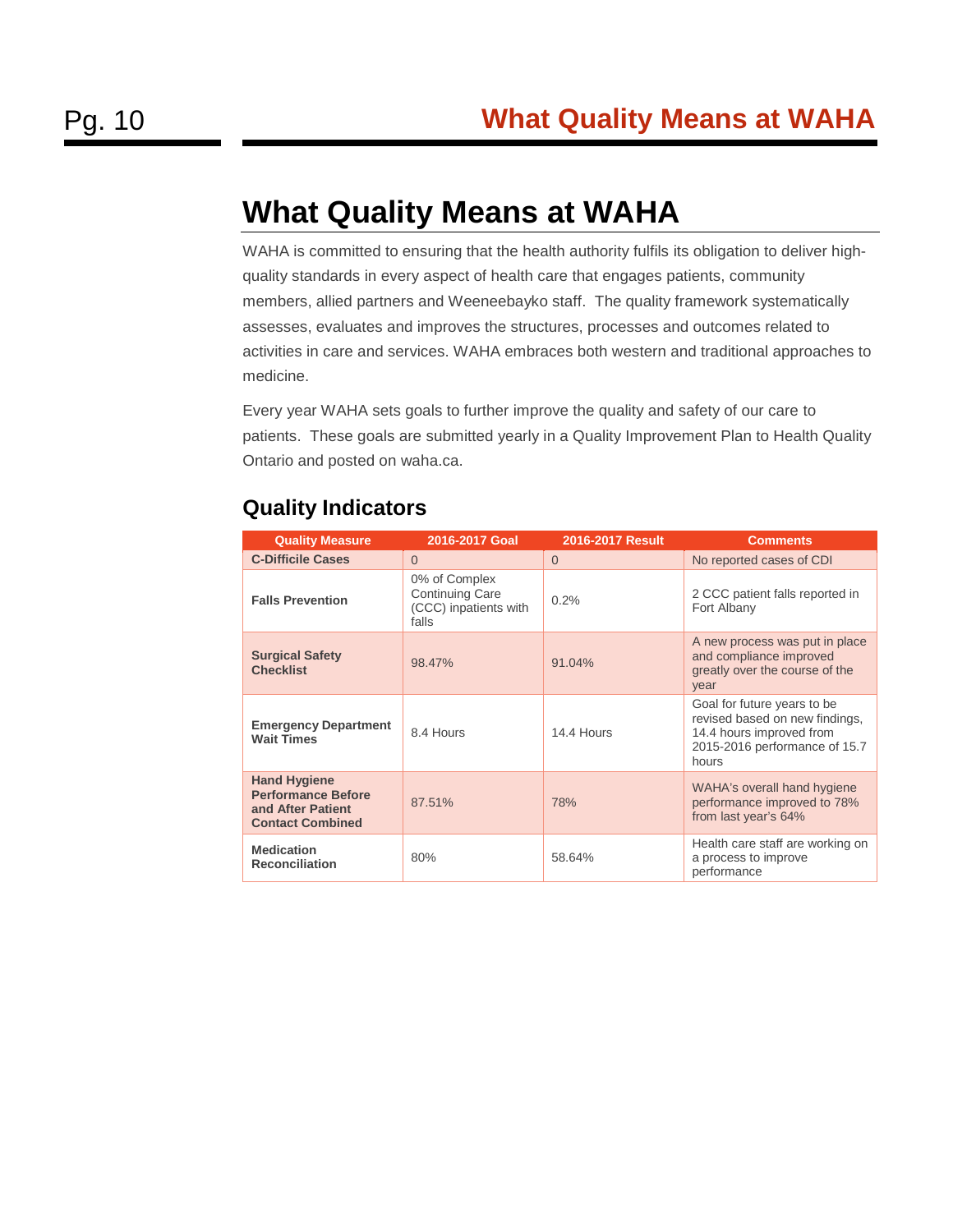### Pg. 11 **Financial Summary**

<span id="page-13-0"></span>





#### *Year ended March 31, 2017 with comparative information (\$thousands)*

|                             | 2017       | 2016       |
|-----------------------------|------------|------------|
| <b>REVENUE</b>              |            |            |
| NF I HIN                    | 29,443,165 | 27,397,762 |
| <b>MOHLTC</b>               | 5,216,179  | 8,110,707  |
| <b>Health Canada</b>        | 9,000,000  | 9,000,000  |
| <b>Patient services</b>     | 964,440    | 1,136,753  |
| Rental                      | 783,776    | 732,428    |
| Other recoveries            | 2,946,567  | 2,632,199  |
| <i>Insurance recoveries</i> | 488,619    | 315,579    |
| Provincial programs         | 10,113,709 | 9,392,857  |
| Federal programs            | 15,736,048 | 15,203,235 |
| Other                       | 1,076,273  | 1,024,640  |
| <b>Total Revenue</b>        | 75,768,776 | 74,946,170 |
|                             |            |            |

#### *EXPENSE*

| Salaries and benefits      | 28,084,688 | 27,501,106 |
|----------------------------|------------|------------|
| Physicians                 | 6,327,376  | 6,386,420  |
| Professional fees          | 1,187,299  | 1,121,219  |
| Travel and training        | 1,250,224  | 1,136,745  |
| Supplies and other costs   | 8,410,952  | 8,649,502  |
| Insurance claims           | 534,679    | 321,530    |
| Attawapiskat oil spill     | 129,065    | 3,338,266  |
| Fuel                       | 967,182    | 1,297,591  |
| <b>Provincial Programs</b> | 10,123951  | 9,430,437  |
| Federal programs           | 15,985,530 | 15,505,921 |
| Amortization               | 1,403,973  | 1,562,038  |
| <b>Total Expense</b>       | 74,404,919 | 76,250,775 |
|                            |            |            |

*Excess (deficiency) of revenue over expenses*

**1,363,857 (1,304,605)**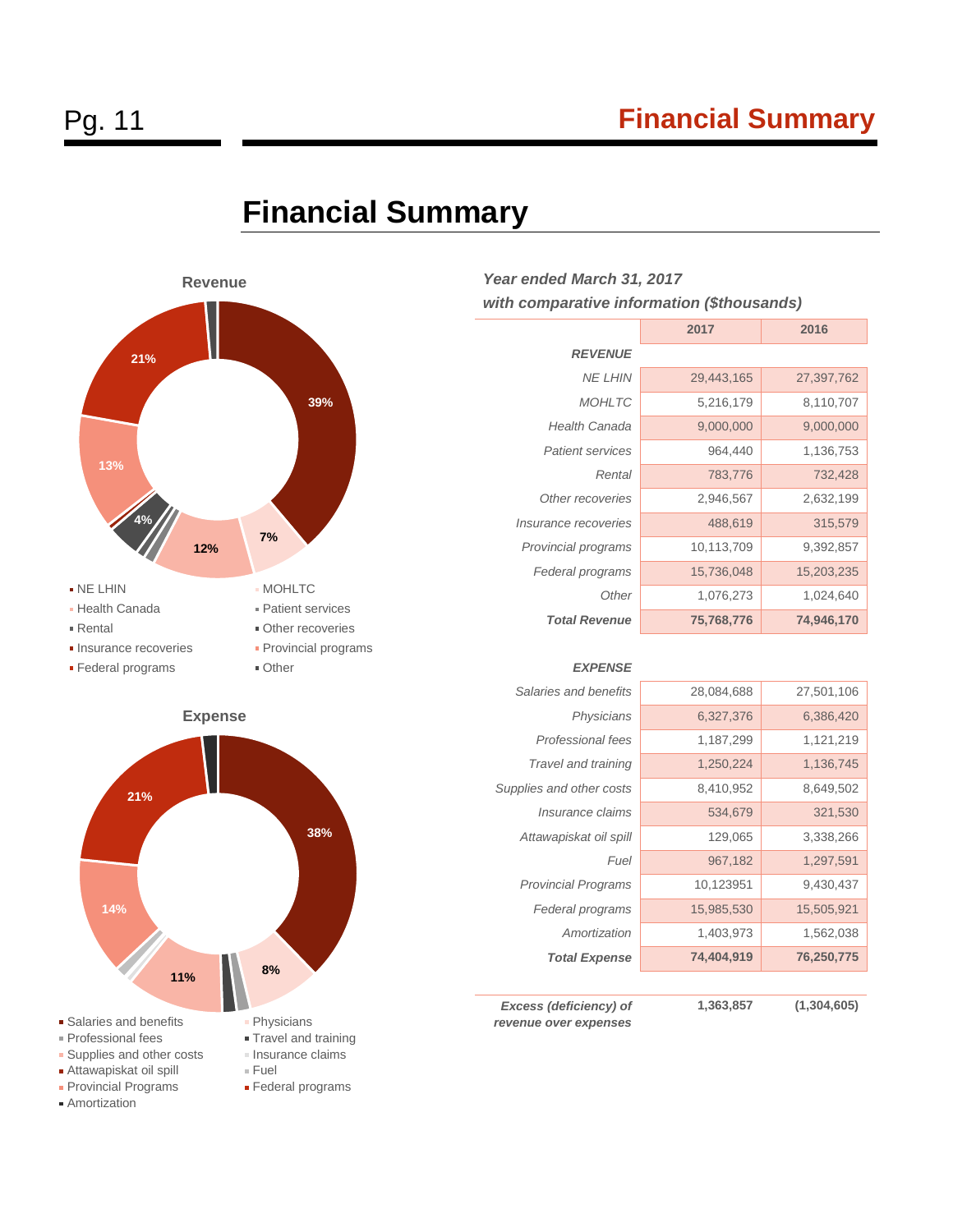# <span id="page-14-0"></span>**Acknowledgements**

WAHA is grateful for the support of our donors and funders.

- **North East Local Health Integration Network**
- **Ministry of Health and Long Term Care**
- **Ministry of Community and Social Services**
- **Province of Ontario**
- **Health Canada**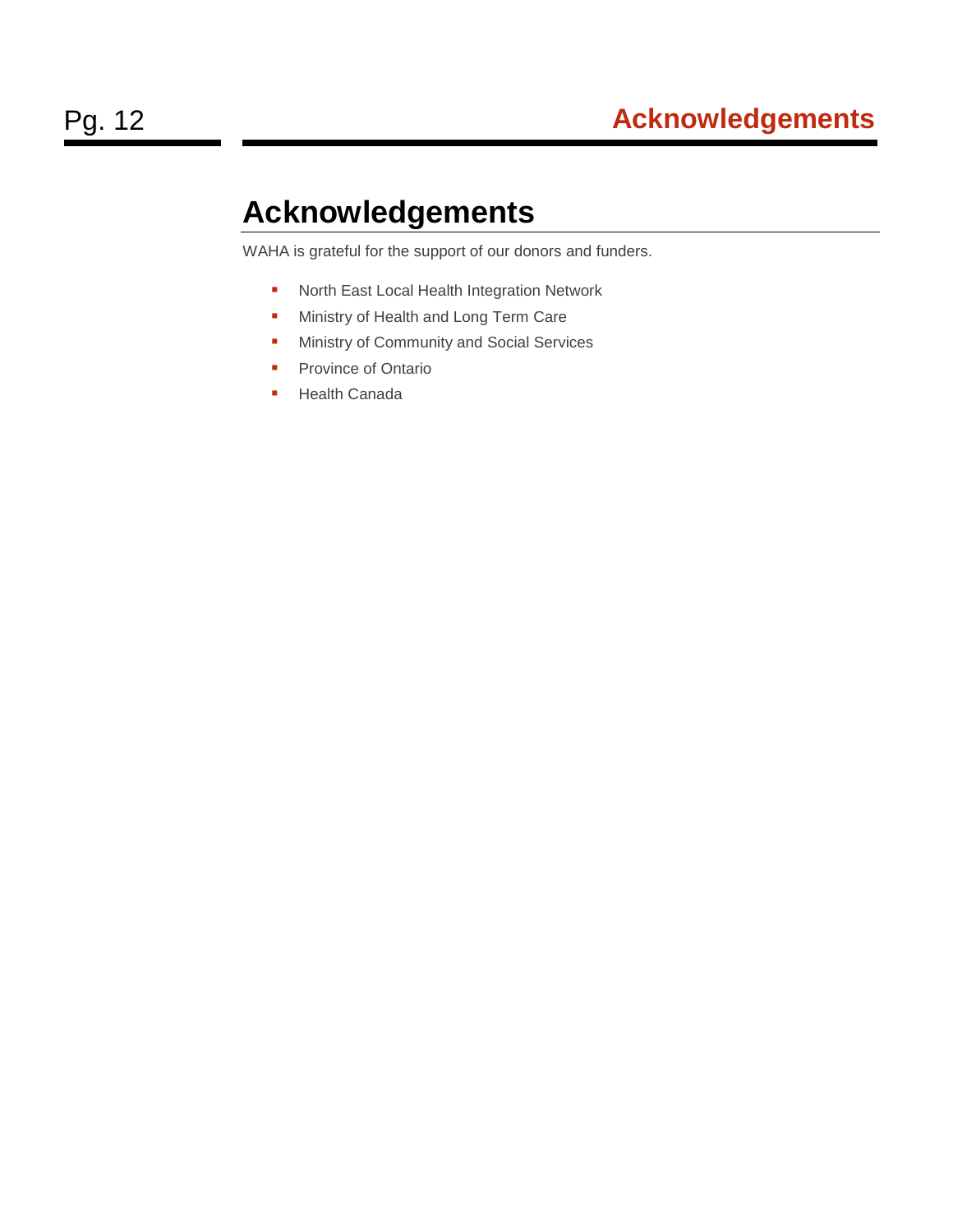# **Board and Executive**

#### **Board Members**

| <b>Member</b>        | <b>Position</b>  | <b>Representing</b>                  |
|----------------------|------------------|--------------------------------------|
| Leo Loone            | Chair            | Fort Albany First Nation             |
| Mike Wabano          | Vice Chair       | <b>Weenusk First Nation</b>          |
| George Small Jr.     | <b>Treasurer</b> | MoCreebec Council of the Cree Nation |
| Bernie D. Schmidt    | Ex-Officio       | WAHA - President & CEO               |
| Dorothy Wynne        | Member           | MoCreebec Council of the Cree Nation |
| Shannon MacGillivray | Member           | Town of Moosonee                     |
| <b>Rick Wabano</b>   | Member           | <b>Town of Moosonee</b>              |
| Gisele Kataquapit    | Member           | Fort Albany First Nation             |
| <b>Mike Okimaw</b>   | Member           | <b>Attawapiskat First Nation</b>     |
| Christine Koostachin | Member           | Attawapiskat First Nation            |
| Sophia Lazarus       | <b>Member</b>    | <b>Kashechewan First Nation</b>      |
| Josephine Williams   | Member           | <b>Kashechewan First Nation</b>      |
| Luke Gull            | Member           | <b>Weenusk First Nation</b>          |
|                      |                  |                                      |
| Deborah Hill         | Ex-Officio       | WAHA - VP, Patient Care/CNE          |
| Gordon Green         | Ex-Officio       | WAHA - Chief of Staff                |
| Dr. Zahra Jaffer     | Ex-Officio       | WAHA - President of Medical Staff    |
|                      |                  |                                      |
| Jean Wesley          | <b>Observer</b>  | <b>Moose Cree First Nation</b>       |
| Joe Cheechoo         | Observer         | Moose Cree First Nation              |
|                      |                  |                                      |

#### **Executive Team**

| <b>Member</b>                  | <b>Position</b>                            |
|--------------------------------|--------------------------------------------|
| Bernie D. Schmidt              | President and CEO                          |
| Gordon Green                   | Chief of Staff                             |
| <b>Scott Powell</b>            | Vice President, Corporate Services and CFO |
| Deborah Hill                   | Vice President, Patient Care and CNE       |
| Paul Gray                      | <b>Vice President, Support Services</b>    |
| Kelly Rueben                   | Vice President, Human Resources            |
| <b>Caroline Lidstone-jones</b> | <b>Chief Quality Officer</b>               |
| Greg Spence                    | Director of Community Relations            |
| Jeannette Cheechoo             | Executive Assistant/ Board Liaison         |